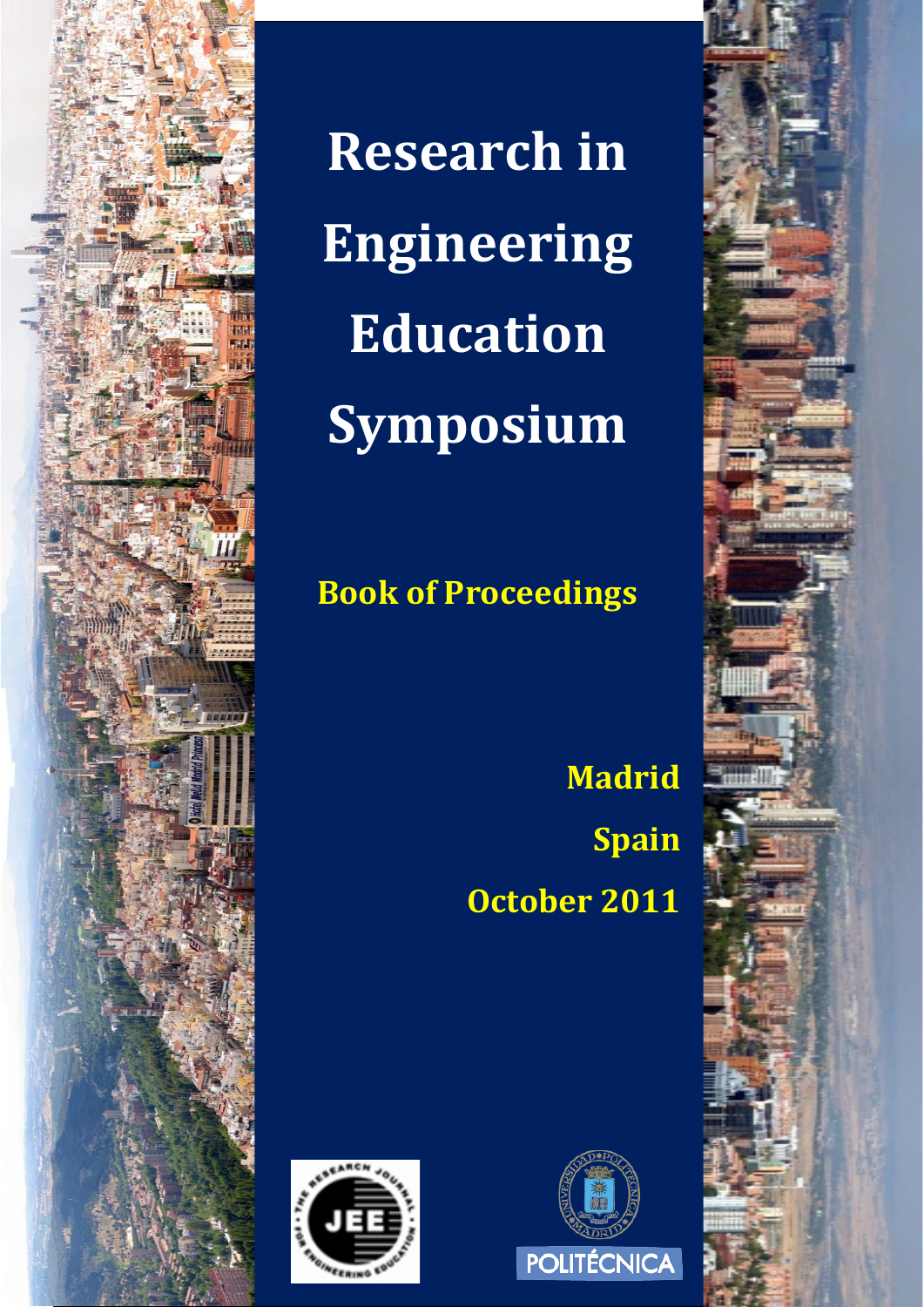2011 Research in Engineering Education Symposium

Program and Proceedings

1) October 4-7, 2011

Madrid, Spain

All papers accepted for publication in the Proceedings of the Research in Engineering Education Symposium were submitted as full papers and have been triple blind peer reviewed by at least two members of an expert editorial panel. Based on these reviews, authors were asked to revise their papers before a final decision to accept and publish the paper was made. This process of reviewing is in accord with the REES Review Criteria adopted in 2010.

2) Author: Reseacrh in Engineering Education Symposium 2011

3) Editor: Wilmar Hernandez

4) Published in Spain by: Universidad Politécnica de Madrid, Calle Ramiro de Maeztu 7, 28040 Madrid, Spain.

5) ISBN 978-84-695-2615-6

6) COPYRIGHT 2011 Research in Engineering Education Symposium

These proceedings are copyright. Apart from fair dealing for the purpose of private study, research, criticism or review as permitted under the Copyright Act, no part may be reproduced by any process without the written permission of the publisher.

Responsibility for the contents of the articles rests upon the authors and not the publisher. Data presented and conclusions drawn by the authors are for information only and not for use without substantiating investigations on the part of the potential user.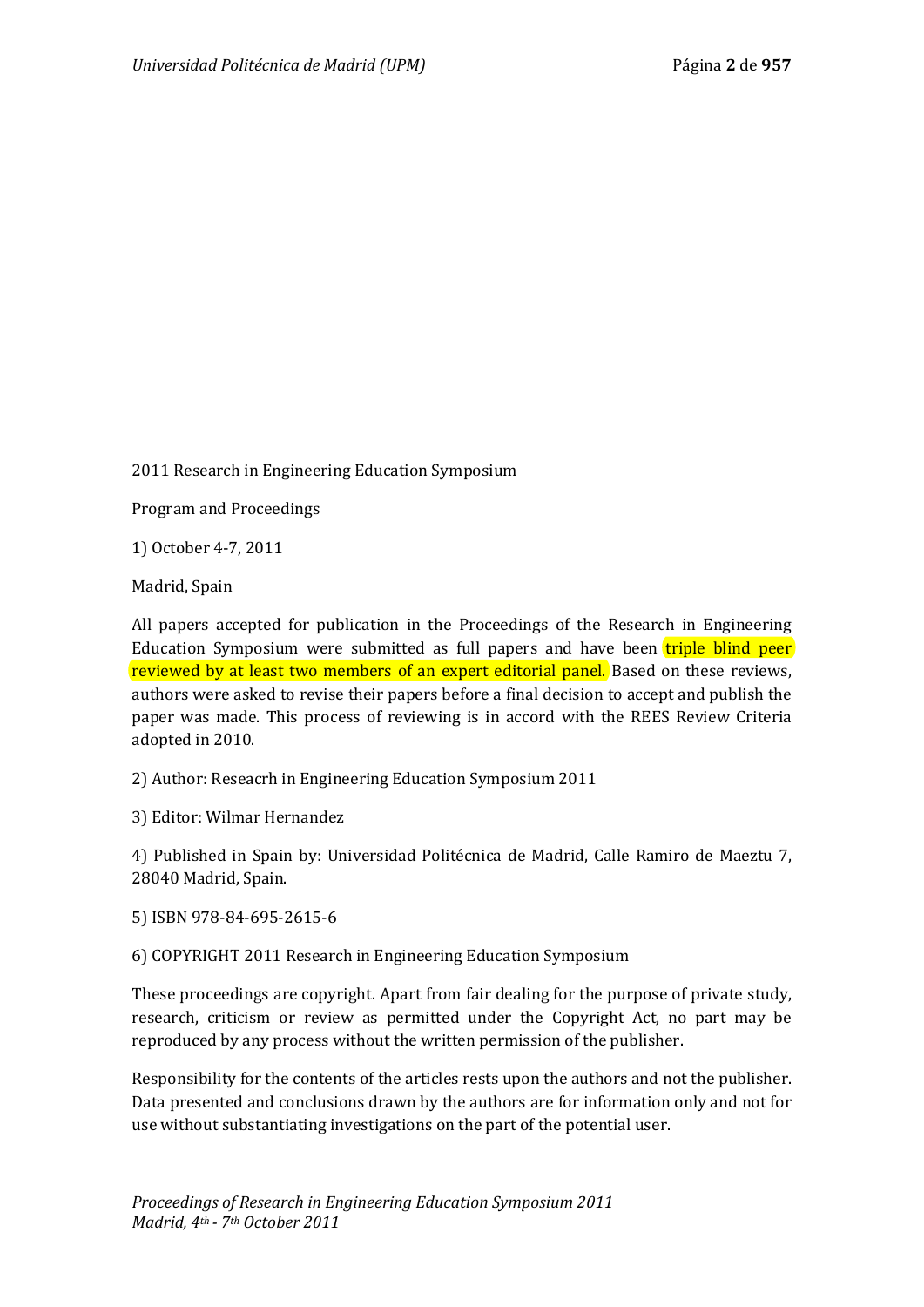# Welcome message

# **Research in Engineering Education Symposium 2011**

It is my pleasure to warmly welcome you to the 2011 Research in Engineering Education Symposium being held in Madrid, Spain, October 4-7, 2011. The main theme of the conference is Engineering Education Research and the purpose of REES is to build a global community of researchers in engineering education. As in previous years, we are seeking contributions that represent high-quality research activity across a diverse range of research traditions and will contribute to engaged conversations during the conference. Participants should come ready to share, discuss, debate, encourage and leave with at least one new research partner.

The conference has been organized by an international Planning Committee of colleagues in the field of engineering education research, supported and hosted by the Universidad Politécnica de Madrid (UPM). Sponsors include the Vicerrectorado de Ordenación Académica y Planificación Estratégica UPM (gold sponsor), EUIT de Telecomunicación UPM (bronze sponsor), EU de Informática UPM (bronze sponsor), ETS de Ingenieros Aeronáuticos UPM (bronze sponsor), EUIT de Aeronáutica UPM (bronze sponsor), Madrid Convention Bureau (bronze sponsor) and the Journal of Engineering Education (bronze sponsor).

#### **Wilmar Hernandez, REES 2011 General Chair**

Associate Professor EUIT de Telecomuncación Universidad Politécnica de Madrid, Spain [whernan@ics.upm.es](mailto:whernan@ics.upm.es)

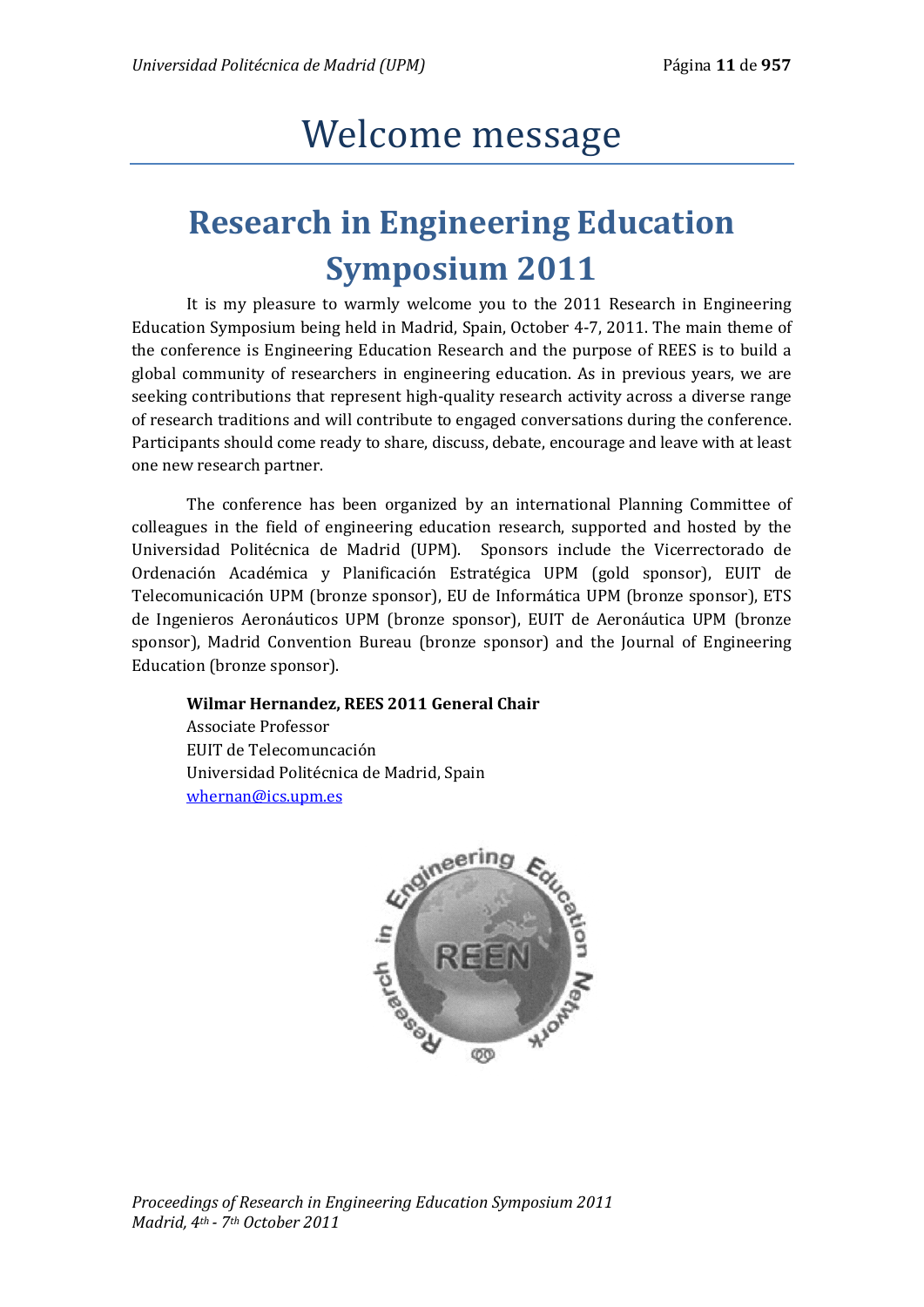$\overline{1}$ 

## **Session 2 – Wednesday afternoon**

### **Turn A: Engineering Education Research – Chair:Llewellyn Mann**

| $14:30 - 15:00$ | Paper number 68<br>"Strategic pathways to engineering education research: a top-down<br>case study"<br>Presenter: Maizam Alias                                                |
|-----------------|-------------------------------------------------------------------------------------------------------------------------------------------------------------------------------|
| $15:00 - 15:30$ | Paper number 79<br>"Hidden barriers to academic staff engaging in Engineering<br><b>Education Research"</b><br>Presenter: Llewellyn Mann                                      |
| $15:30 - 16:00$ | Paper number 64<br>"Analysis of trends in United States National Science Foundation<br>funding for engineering education: 1990 - present"<br>Presenter: <b>Barbara M.Olds</b> |
| $16:00 - 16:30$ | Paper number 144<br>"A possible resistive electrical circuits learning pathway for<br>engineering students"<br><b>Presenter: Mauricio Duque</b>                               |

## **Turn B: Project-Based Learning – Chair: Milo Koretsky**

| $14:30 - 15:00$ | Paper number 28<br>"Evaluating tutor training for online PBL teamwork courses in first<br>year engineering"<br>Presenter: Lyn Brodie                    |
|-----------------|---------------------------------------------------------------------------------------------------------------------------------------------------------|
| $15:00 - 15:30$ | Paper number 31<br>"Measuring the influence of cooperative learning and project based<br>learning on problem solving skill"<br>Presenter: Javier Garcia |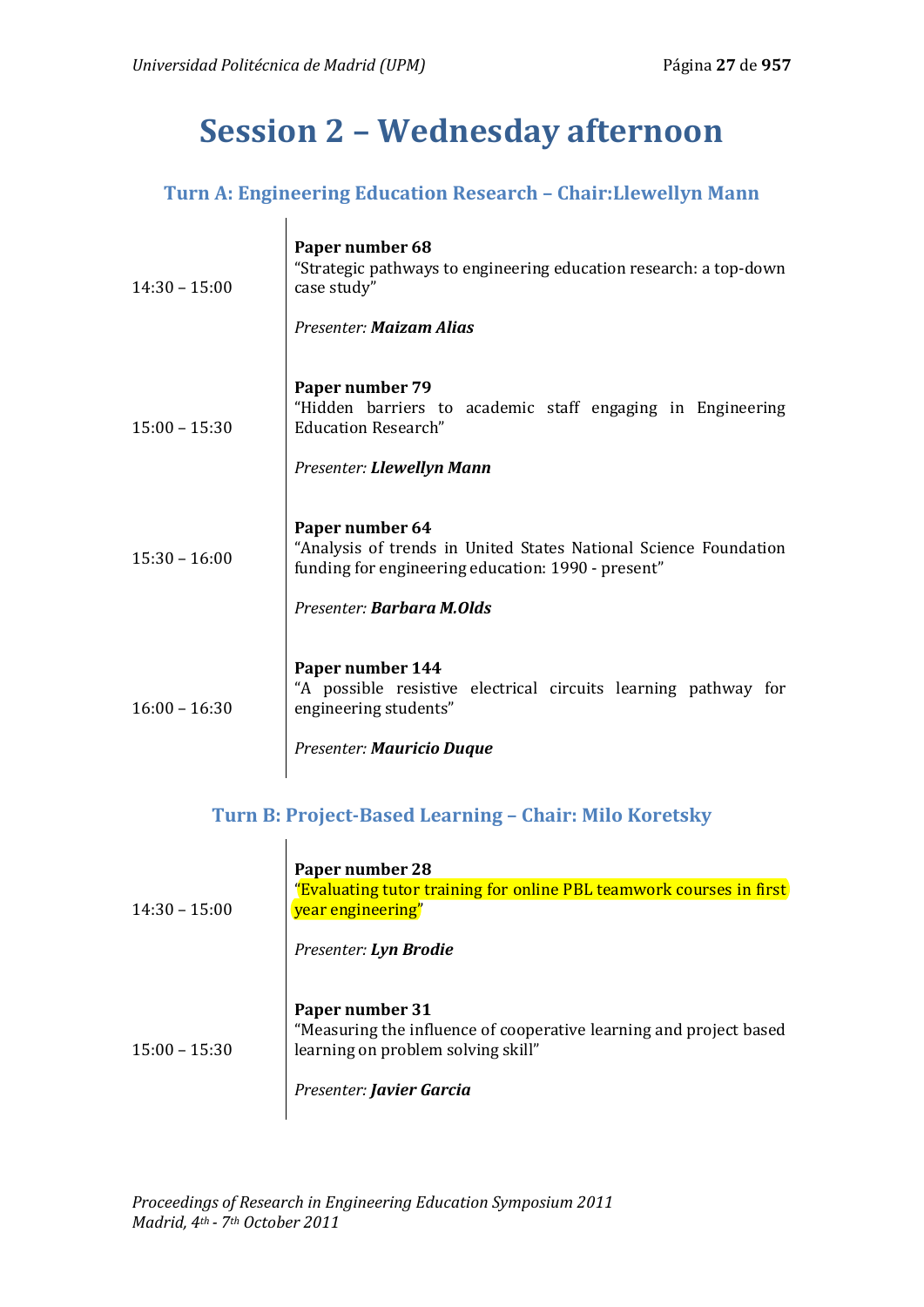## **Turn D: Knowledge and leadership – Chair: Luis Manuel Cerda**

| $16:45 - 17:15$ | Paper number 44<br>"Building leadership capacity of engineering academics in a<br>leadership vacuum constructed within a participatory group to<br>engage a professional body"<br>Presenter: Steven Goh                             |
|-----------------|-------------------------------------------------------------------------------------------------------------------------------------------------------------------------------------------------------------------------------------|
| $17:15 - 17:45$ | Paper number 33<br>"Knowledge management and leadership in the higher education A<br>first approach"<br>Presenter: Luis Manuel Cerda                                                                                                |
| $17:45 - 18:15$ | Paper number 70<br>"Teaching contextual knowledge in engineering education – Theory<br>of Engineering science and the core curriculum at the Technical<br>University of Denmark"<br>Presenter: Ulrik Jorgensen and Sosser Brodersen |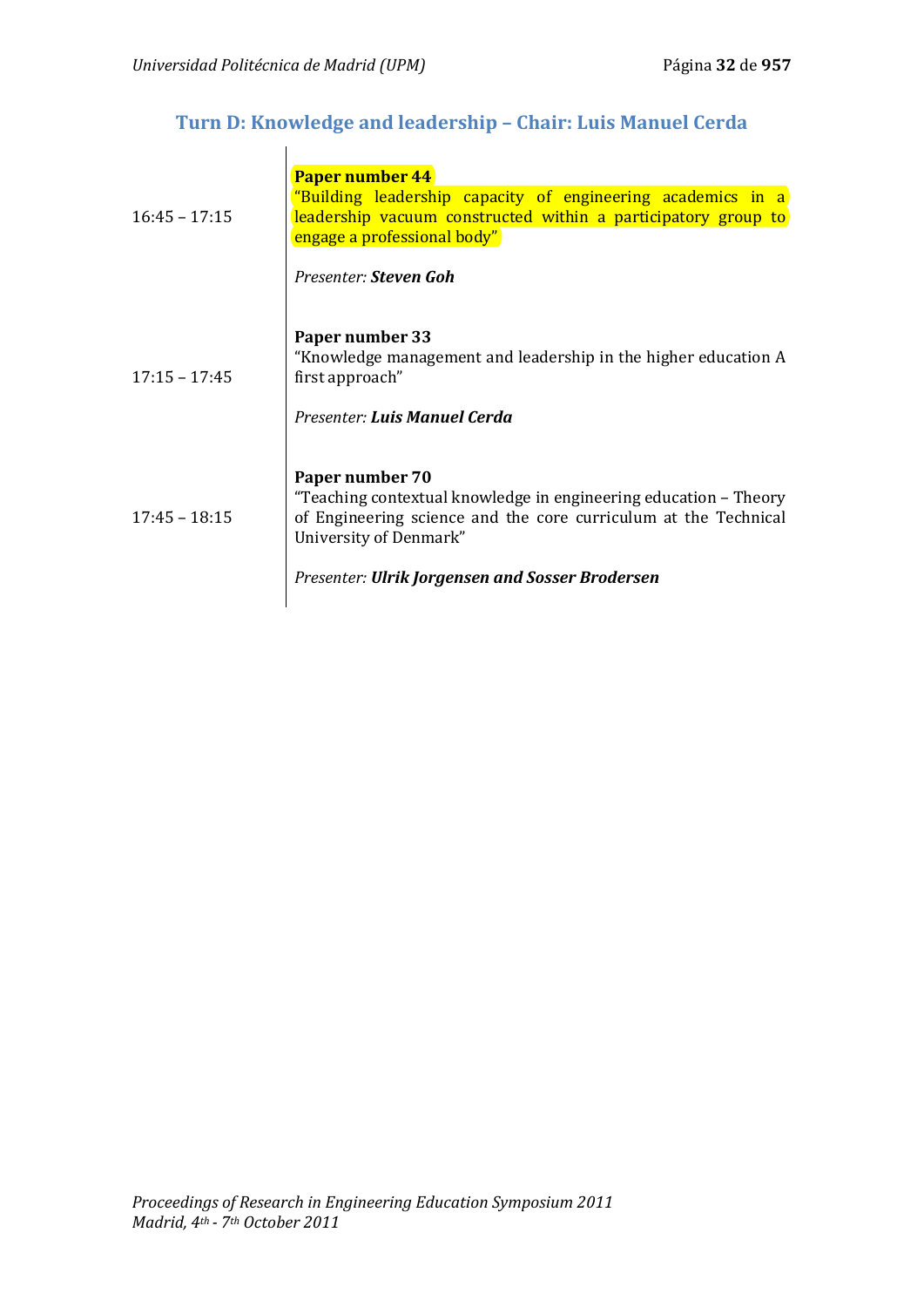$\overline{\phantom{a}}$ 

## **Session 5 – Thursday morning**

## **Turn A: Curricula 2 – Chair: Dawn Williams**

| $11:00 - 11:30$ | Paper number 159<br>"Studying interdisciplinary in Engineering degree<br>courses:<br>Conceptual and methodological issues"                  |
|-----------------|---------------------------------------------------------------------------------------------------------------------------------------------|
|                 | <b>Presenter: Anne-Sophie Godfroy</b>                                                                                                       |
| $11:30 - 12:00$ | Paper number 96<br>"Facilitating intellectual and personal skills developments in<br>engineering programmes"                                |
|                 | <b>Presenter: Gavin Duffy</b>                                                                                                               |
| $12:00 - 12:30$ | <b>Paper number 81</b><br>"The development of a systematic consultation process to define<br>graduate outcomes for engineering disciplines" |
|                 | <b>Presenter: Roger Hadgraft</b>                                                                                                            |
| $12:30 - 13:00$ | Paper number 88<br>"The development of assessment tools using phenomenography"                                                              |
|                 | <b>Presenter: Craig Titus</b>                                                                                                               |

## **Turn B: Classroom experiences – Chair: Lyn Brodie**

| $11:00 - 11:30$ | Paper number 58<br>"Classroom experiences in the new degree of Materials Engineering<br>at UPM"<br>Presenter: Teresa Palacios        |
|-----------------|--------------------------------------------------------------------------------------------------------------------------------------|
| $11:30 - 12:00$ | Paper number 91<br>"An architecture for virtual and remote laboratories to support<br>distance learning"<br>Presenter: Rubén Heradio |